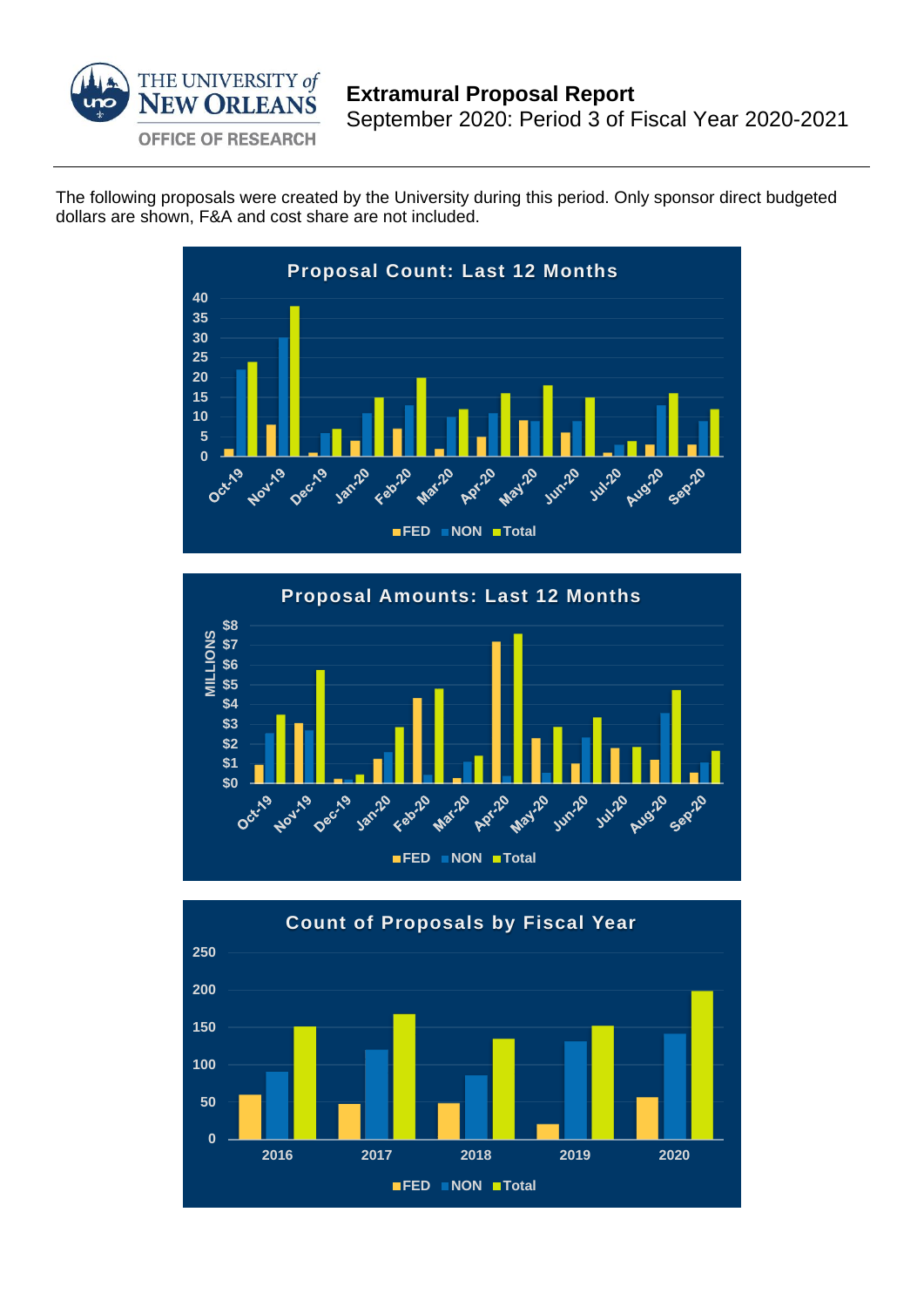## **Proposals Created by the University of New Orleans SEPTEMBER 2020**

|           | College/Department<br>PI Name                                          | Category Fed/NonFed | Agency                                           |                                       | Project Title                                                       | Proposed Amount |
|-----------|------------------------------------------------------------------------|---------------------|--------------------------------------------------|---------------------------------------|---------------------------------------------------------------------|-----------------|
|           | <b>College of Engineering</b><br><b>Mechanical Engr-Organizd Rsrch</b> |                     |                                                  |                                       |                                                                     |                 |
|           | Schilling, Paul J                                                      | В<br><b>NON</b>     | <b>Indirect Cost</b>                             | Office of Research Return             | Office of Research F&A Investment-<br><b>Mechanical Engineering</b> | \$744           |
|           | College of LA, Educ, & Hum Dev<br>Anth & Soc Organized Research        |                     |                                                  |                                       |                                                                     |                 |
|           | Compton, D'Lane R                                                      | B<br><b>NON</b>     | Office of Research PI<br><b>Enhancement Fund</b> |                                       | Office of Research PI Enhancement -<br>Compton                      | \$ 582          |
|           | <b>History and Philosophy</b>                                          |                     |                                                  |                                       |                                                                     |                 |
|           | Fitzmorris, John D                                                     | В<br><b>NON</b>     | <b>Humanities</b>                                | Louisana Endoment for the             | In That Number: Race, Politics, and the<br>History of the N         | \$7,000         |
|           | <b>Midlo Center</b>                                                    |                     |                                                  |                                       |                                                                     |                 |
|           | Mitchell, Mary N                                                       | B<br><b>NON</b>     | <b>Humanities</b>                                | Louisana Endoment for the             | Streetlife: A History of Canal Street                               | \$3,900         |
|           | <b>Political Science</b>                                               |                     |                                                  |                                       |                                                                     |                 |
|           | Mumford, Steven William                                                | B<br><b>NON</b>     |                                                  | <b>Greater New Orleans Foundation</b> | State of the Greater New Orleans Nonprofit<br>Sector 2021           | \$9,821         |
|           | <b>UNO Transportation Institute</b>                                    |                     |                                                  |                                       |                                                                     |                 |
|           | Tolford-Marthaller, Tara<br>м                                          | <b>NON</b><br>В     | Center                                           | LA Transportation Research            | Evaluate the Impacts of Complete Streets<br>Policy in Louis         | \$39,891        |
|           | <b>UNO-CHART</b>                                                       |                     |                                                  |                                       |                                                                     |                 |
|           | Farris, Monica Teets                                                   | в<br>FED            |                                                  | National Science Foundation           | Collaborative Research: Novel home<br>appraisal addendum fo         | \$ 77,818       |
|           | Farris, Monica Teets                                                   | <b>NON</b><br>В     | Consortium                                       | Louisiana Universities Marine         | Focused CoPe: Collaborative Research: The<br>Coastal Trauma         | \$547,373       |
|           | <b>College of Sciences</b><br>Canizaro-Livingston Gulf SCEI            |                     |                                                  |                                       |                                                                     |                 |
|           | Arifuzzaman, Shaikh M                                                  | <b>NON</b><br>В     | Berkeley                                         | University of California at           | Innovative Architectures for High<br>Performance Data Analy         | \$45,140        |
| Chemistry |                                                                        |                     |                                                  |                                       |                                                                     |                 |
|           | Trudell, Mark L                                                        | FED<br>В            |                                                  | National Science Foundation           | CAS-Transition metal@halloysite<br>nanocomposites for heter         | \$439,108       |
|           | <b>Mathemathics</b>                                                    |                     |                                                  |                                       |                                                                     |                 |
|           | Salehy, Seyyed Navid                                                   | B<br>FED            |                                                  | National Science Foundation           | Matrices of functions and their applications in<br>combinat         | \$75,683        |